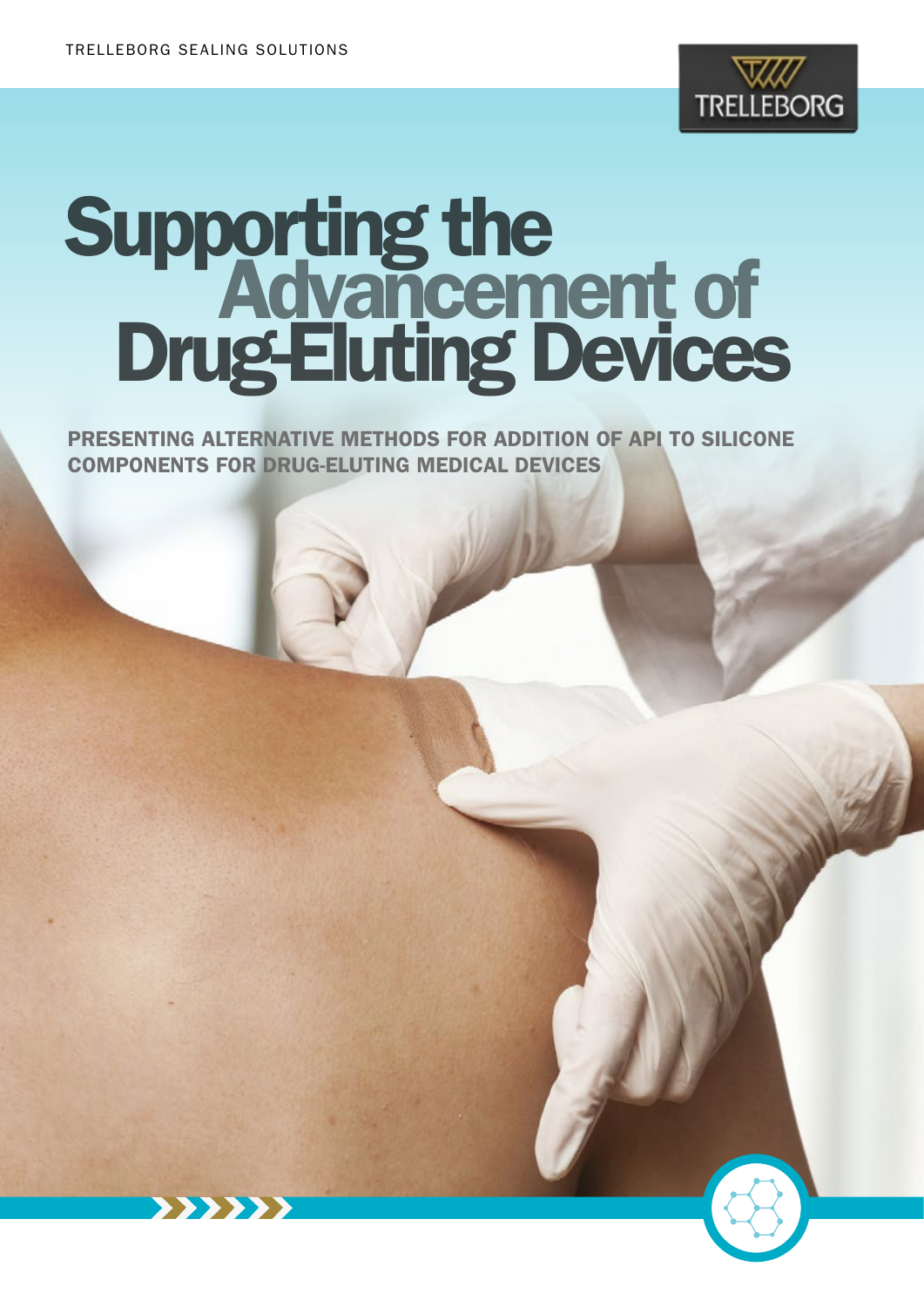# Introduction

Over the past years there has been a stepped change in the treatment and control of medical conditions. Pills and injections can be viewed as imprecise, irregular and inconsistent in their delivery of drugs. Hence the rapid growth and development of drug device combination products, in particular those that elute regular controlled doses of drugs precisely and consistently to a treatment area.

To the extent that combination products can successfully be developed for manufacture in volume and to consistently meet drug efficacy as well as regulatory requirements, the demand for these products will undoubtedly grow. This will be driven by trends in the market, such as an aging population, increasing chronic disease, and global healthcare concerns related to obesity, diabetes and infectious diseases combined with the benefits that drug device combination products can offer.

Drug device combination products, defined as a device integrated with drugs, can be produced in and by a variety of materials and processes. One of the most successful materials for production of combination products, in particular implantable ones, is silicone, and this will be the focus of this whitepaper. Two methods of adding Active Pharmaceutical Ingredients (API) to silicone, the addition of API to raw silicone and the impregnation of vulcanized silicone with API by immersion, will be discussed.

XXXXXX

The traditional method of adding API to raw silicone is proven and effective. However, it is limited to APIs that are resistant to a vulcanization process and exposure to heat. A newer method of impregnation of vulcanized silicone by API potentially broadens the APIs that can be used in drug-eluting silicone devices. This whitepaper presents test results that prove that this method works, potentially opening drug-eluting devices to delivery of a wider range of API.

 $\overline{2}$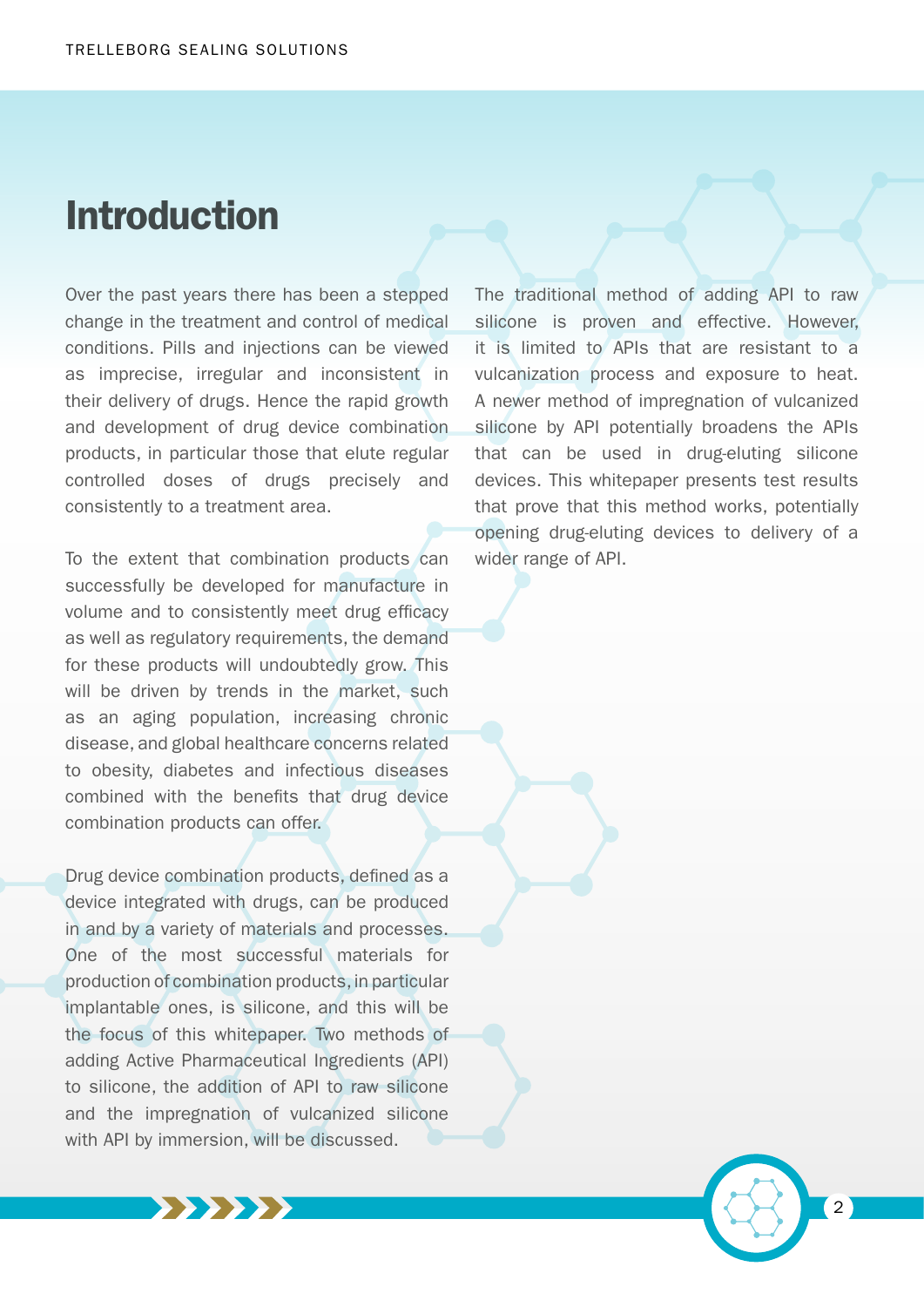#### What are combination products?

The FDA defines combination products in 21 CFR 3.2(e) to include:

- 1. A product comprised of two or more regulated components, i.e., drug/device, biologic/ device, drug/biologic, or drug/device/ biologic, that are physically, chemically, or otherwise combined or mixed and produced as a single entity;
- 2. Two or more separate products packaged together in a single package or as a unit and comprised of drug and device products, device and biological products, or biological and drug products;
- 3. A drug, device, or biological product packaged separately that according to its investigational plan or proposed labeling is intended for use only with an approved individually specified drug, device, or biological product where both are required to achieve the intended use, indication, or effect and where upon approval of the proposed product the labeling of the approved product would need to be changed, e.g., to reflect a change in intended use, dosage form, strength, route of administration, or significant change in dose.

 $\rightarrow$ 

4. Any investigational drug, device, or biological product packaged separately that according to its proposed labeling is for use only with another individually specified investigational drug, device, or biological product where both are required to achieve the intended use, indication, or effect.

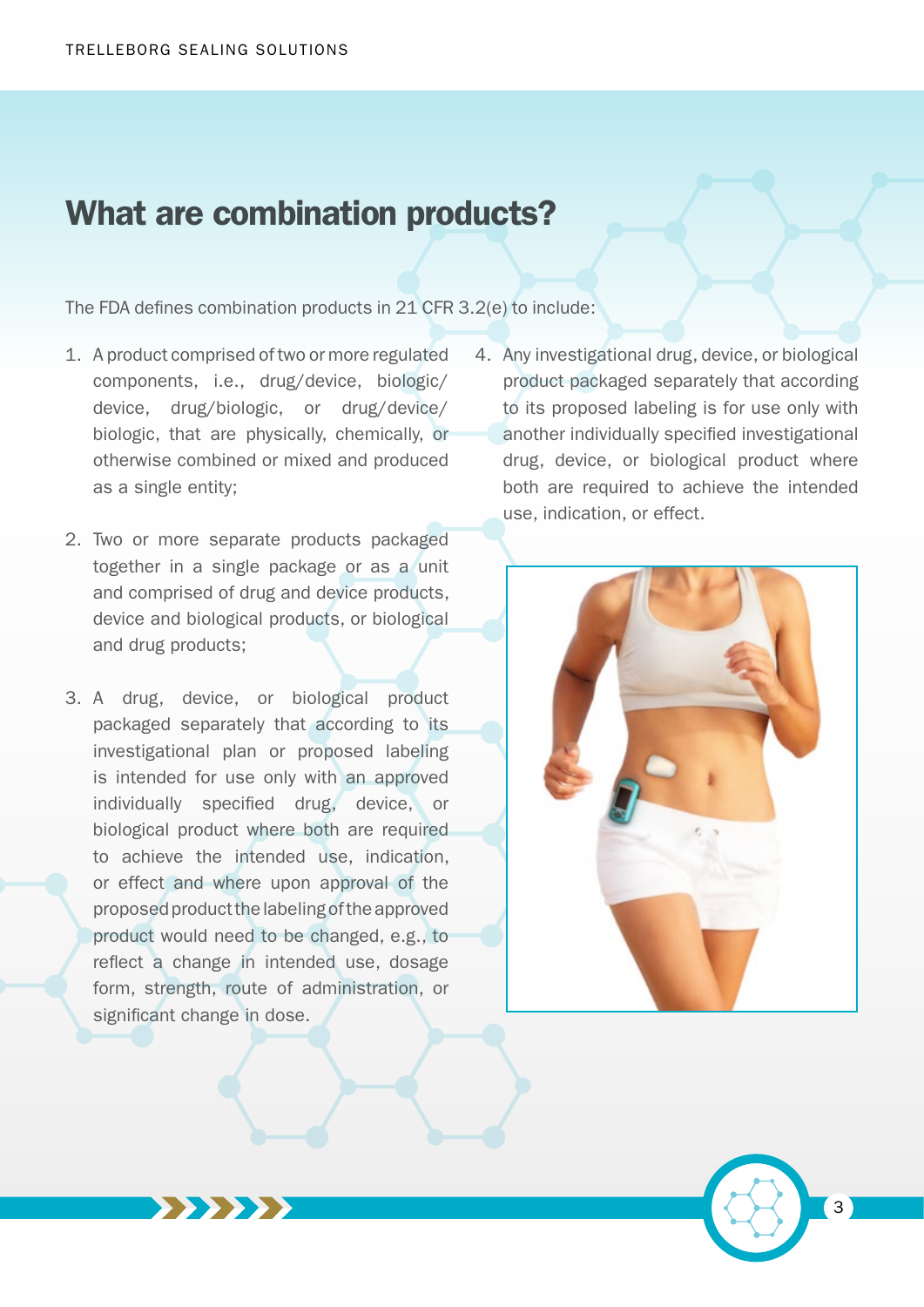#### What is a drug-eluting device?

There are two categories of drug-eluting devices: biodegradable and non-biodegradable. Biodegradable drug-eluting devices (also referred to as bioresorbable) use biocompatible materials such as polyester amide (PEA) and Poly Lactic-co-Glycolic Acid (PLGA) to deliver drugs, and once implanted, decompose over time.

materials like silicone rubber (polydimethylsiloxane or PDMS), polyethylene-vinyl acetate (EVA), and thermoplastic polyurethane (TPU) to deliver drugs. Of these options, silicone is considered a preferred choice based on extensive testing and proven results in healthcare and medical applications over decades.

Non-biodegradable drug-eluting devices (also referred to as biodurable) use biocompatible

# Typical polymer based drug-delivery combination products

The best-known examples of combination product is the drug-eluting stent (DES), which is a scaffold coated with a drug to prevent scar tissue from growing and re-blocking an artery, and contraceptive vaginal rings. However, drugeluting applications are increasing in the areas of hormone regulation, autoimmune conditions, diabetes, oncology, pain management, abuse deterrence, and CNS Healthcare.

**>>>>>>** 

The segments for such devices can be divided according to the different systems of the body they are focused to: orthopedic devices, breathing stents, gastrointestinal and urinary systems, devices for cardiovascular diseases, neuronal implants, and wound dressings.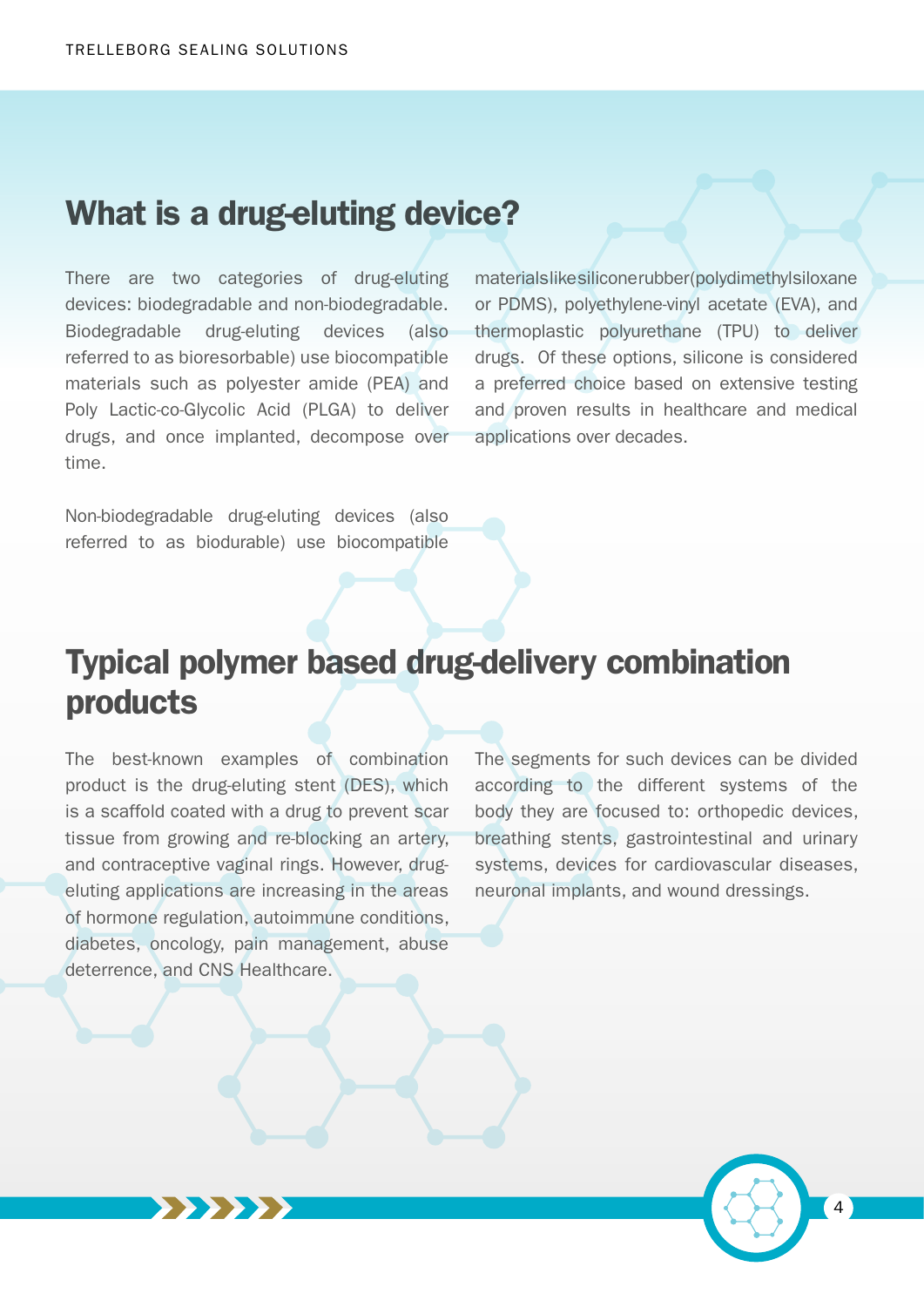#### Market size and drivers

According to Grand View Research, Inc., the global drug eluting stent market alone is anticipated to reach USD 9.2 billion by 2024 and the overall drug device combination market is expected to reach USD 177.7 billion.

#### Source:

https://www.grandviewresearch.com/

USD 9.2 billion

USD 177.7 billion

The growth of the global drug device combination products market is attributed to the increasing incidence of chronic diseases such as prostate cancer, cardiovascular diseases, colorectal cancer, diabetic neuropathy; increasing concerns related to obesity and diabetes; and a growing geriatric population. In addition, several government initiatives and CSR activities conducted by leading players are expected to boost growth. Moreover, increasing popularity

**\*\*\*\*\*\*** 

of minimally invasive surgeries and portable or wearable devices such as nebulizers, inhalers or patch pump systems will also have an effect.

The unprecedented adoption rate of these products is also believed to be a consequence of the inherent benefits of combination drug delivery devices over traditional pharmacological alternatives to deliver therapeutics, which in turn influences pharmaceutical, biotechnology, and medical device companies to work toward further developing these products for subsequent commercialization.

Advanced polymer engineering is a significant enabler of modern-architecture medical devices and combination products. In particular, advanced silicone processing can offer significant advantages to drug device combination products due to the material's distinct benefits in terms of biocompatibility and permeability amongst others combined with the diverse processing possibilities in both low and high volume.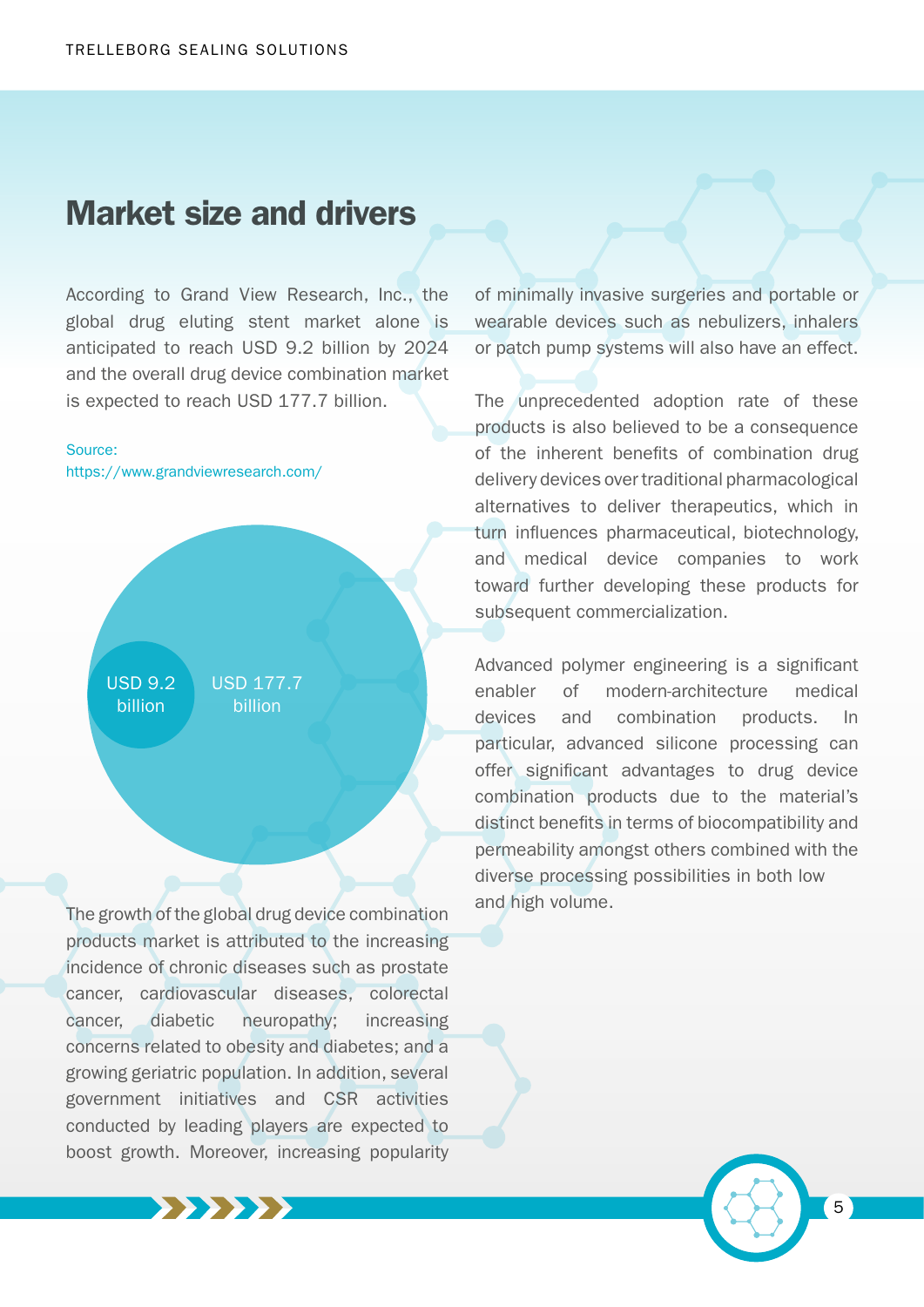### Advantages of combination and drug-eluting devices

Implantable drug-eluting devices (also referred to as implantable drug delivery systems) offer several unique advantages over conventional oral or parenteral drug delivery methods:

- Provides localized, site-specific sustained, controlled and targeted drug delivery.
- In diabetes care, the controlled release as opposed to the bolus-type delivery facilitates consistent API concentrations within an optimal therapeutic range.
- Lower dosage requirements as the systemic drug levels are reduced, and the drug is released in close proximity to the targeted areas.
- Combats one of the greatest challenges in healthcare by improving patient compliance; about 50% of conventional medications are not used as prescribed.

 $\rightarrow$ 

- Makes it easier for an increasingly older population to administer drugs to themselves; in an aging population, compliance becomes less certain and therefore more important.
- Due to the above mentioned systemic reduction in drug dispersion, the side effects of drugs can be minimized.
- Simplifies treatment regimens, with potentially fewer visits to the practitioner, relieving strain on health services.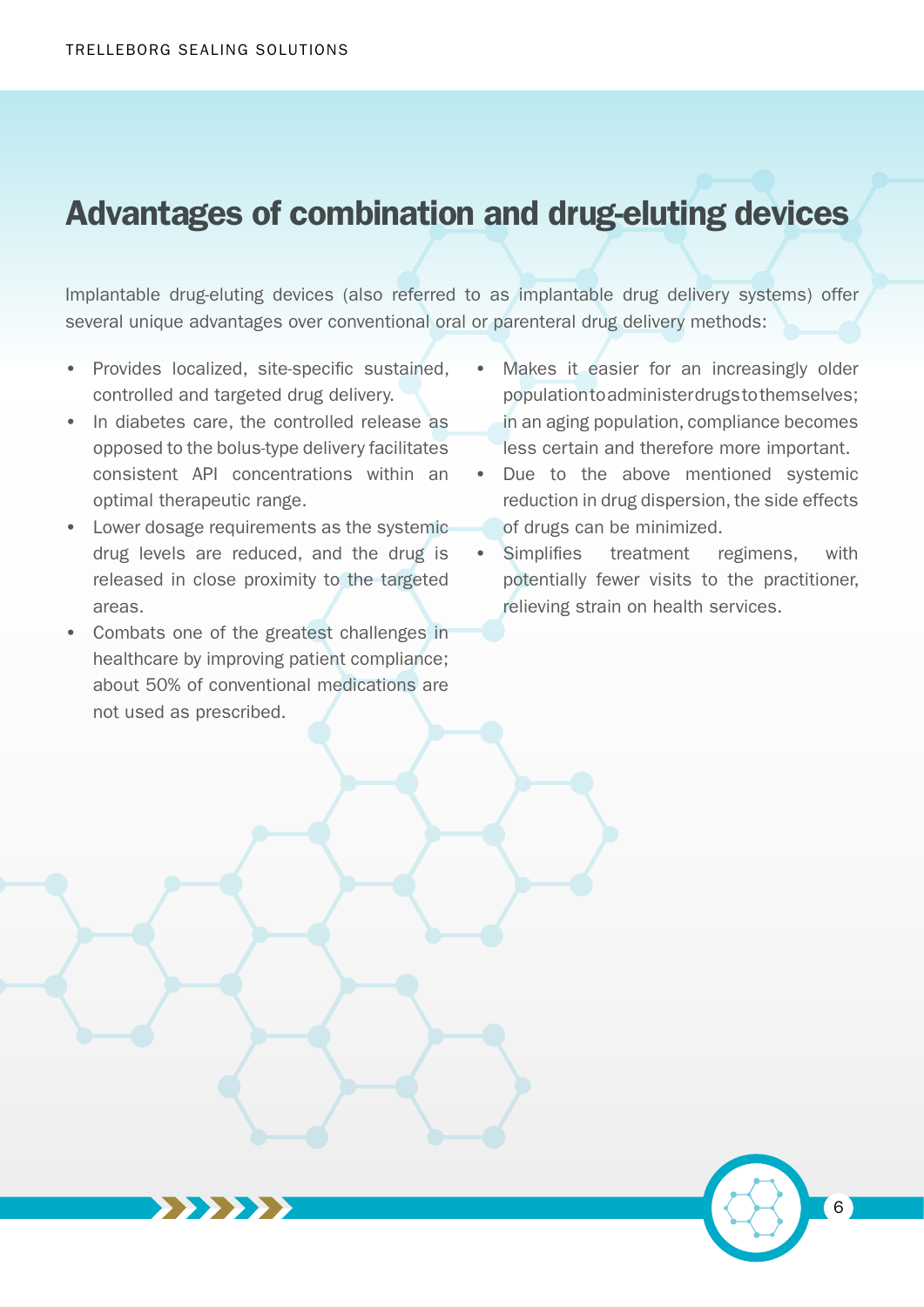### Silicone

Silicones expanded into healthcare and medical applications in the 1950's after extensive use in the aerospace industry in the previous decade. Within twenty years, a considerable body of work established that silicone oils and cross-linked siloxane systems did not give rise to harmful consequences when performing subcutaneous, intracutaneous, and intramuscular administrations. In 1954, McDougall reported the cultures of various tissues of warm blooded animals, known to be extraordinarily sensitive to foreign influences, showed no deviation from the usual growth picture on contact with liquid, semisolid, and rubberlike silicone products. Silicones have been characterized as biologically and toxologically inert as a result of this work.

Silicones have several unique characteristics that make them attractive for drug-eluting combination devices. These are leading to the continual development of such devices for use in various medical specialties including cardiology, ophthalmology, and women's health.

The reason why silicone is suitable for drugeluting combination devices are as follows:

• Silicone elastomers are proven to be inert and bio stable, being considered to be the gold standard in terms of biocompatibility.

777777

- Polydimethylsiloxane polymers exist within the material in a helical conformation with weak intermolecular forces between polymer chains. This contributes to the high free volume of silicone rubber and to its exceptional permeability.
- Silicone elastomers can be processed in a multitude of ways from extrusion to molding, casting, coating and immersion; either on their own or in combination with other materials and substrates. A myriad of components and products of simple and most complex construction are therefore made possible.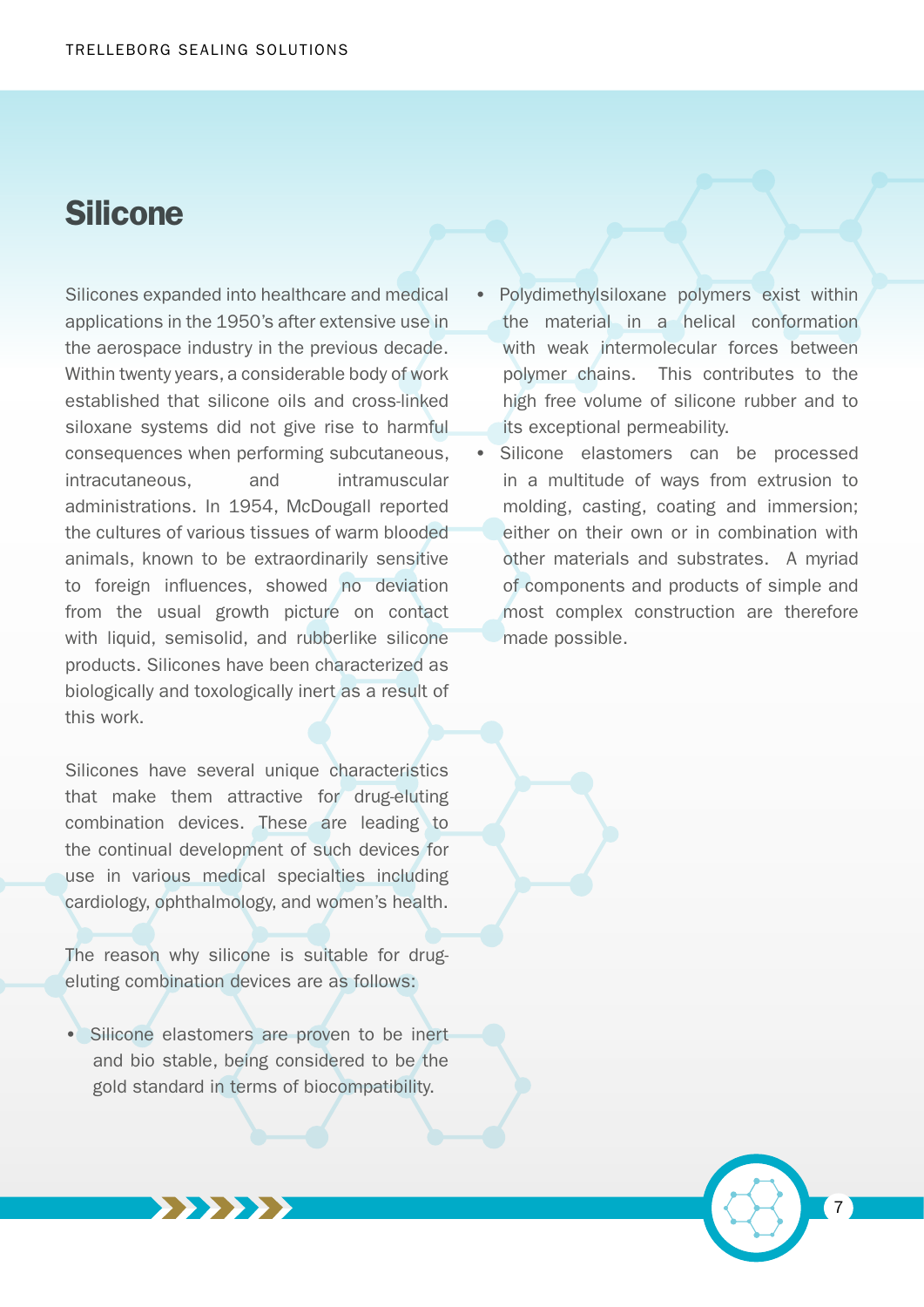#### Methods to add API to silicone

Two methods of adding API to silicone for drug delivery devices exist. The established method is the addition of API to raw silicone.

The alternative and more recent development is the impregnation of API into vulcanized silicone by immersion.

#### Addition of API to raw silicone

This method of bacterial buildup prevention involves the adding of antibiotic API, such as chlorhexidine, gentamycin, xifaxin, and doxycycline in powder form, to silicone raw materials using various types of mixing equipment usually within a cleanroom environment specific to each drug. After homogenization, the silicone-drug mixtures can be formed into desired shapes and vulcanized using various fabrication processes including molding and extrusion.

Compatibility of the API with the silicone grade needs to be confirmed as some API can inhibit or even poison the cure system of certain

**\*\*\*\*\*** 

silicones. Also, particular drugs are not stable at elevated temperatures. This method is therefore most suited to the addition of API unaffected by the temperatures required for vulcanization of silicone. Alternatively, the APIs can be added to silicones that can be vulcanized at relatively low temperatures. However, this limits APIs that can be used or the types of silicone they can be combined with.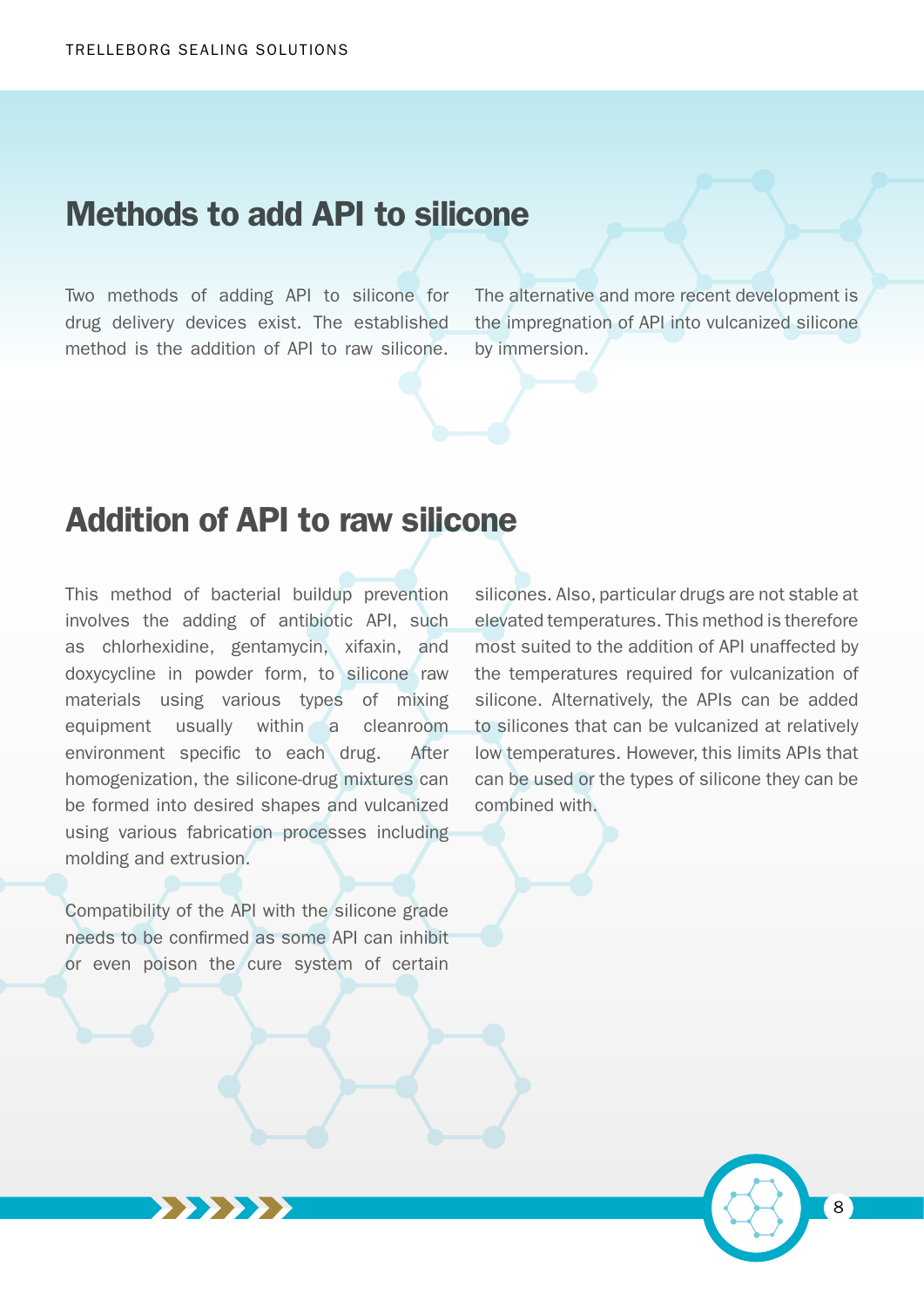### Impregnation of vulcanized silicone with API by immersion

The impregnation method is based on the fact that the attractive forces between silicone polymer chains are quite weak. This contributes to the high free volume of silicone elastomers and their exceptional permeability, making this biomaterial especially attractive as a matrix for drug-device combination products.

The vast majority of silicone medical components are manufactured from raw material formulations containing polydimethylsiloxane (PDMS) polymers reinforced with amorphous noncrystalline silica. Vulcanized PDMS elastomers can be readily swollen by immersion in various organic solvents. Using this characteristic, vulcanized silicone can be immersed in a solution containing API to impregnate the vulcanized silicone with active drugs.

The impregnation method of vulcanized silicone with API has the advantage that the API cannot

Key elements of the process included:

- 1. Dissolving a drug, or combination of drugs, in a solvent that swells silicone rubber
- 2. Immersing vulcanized silicone components in the drug solution

77777

interfere with the cure chemistry of the silicone and that the API is uniformly impregnated throughout the component.

Immersion is usually conducted at room temperature thereby eliminating concerns regarding the thermal degradation of the API, expanding the types of APIs that can be used. Solutions are, by definition, homogenous mixtures of solute and solvent. Silicone components immersed in these drug solutions are exposed to a uniform environment.

Dissolved drugs are impregnated within the silicone elastomer as discrete molecules. Concerns and costs associated with specifying and maintaining a particulate size and distribution of particles are minimized.

- 3. Removing the components from the solution after a certain immersion period
- 4. Allowing the volatile solvent to evaporate, leaving the non-volatile drug component impregnated within the silicone matrix.

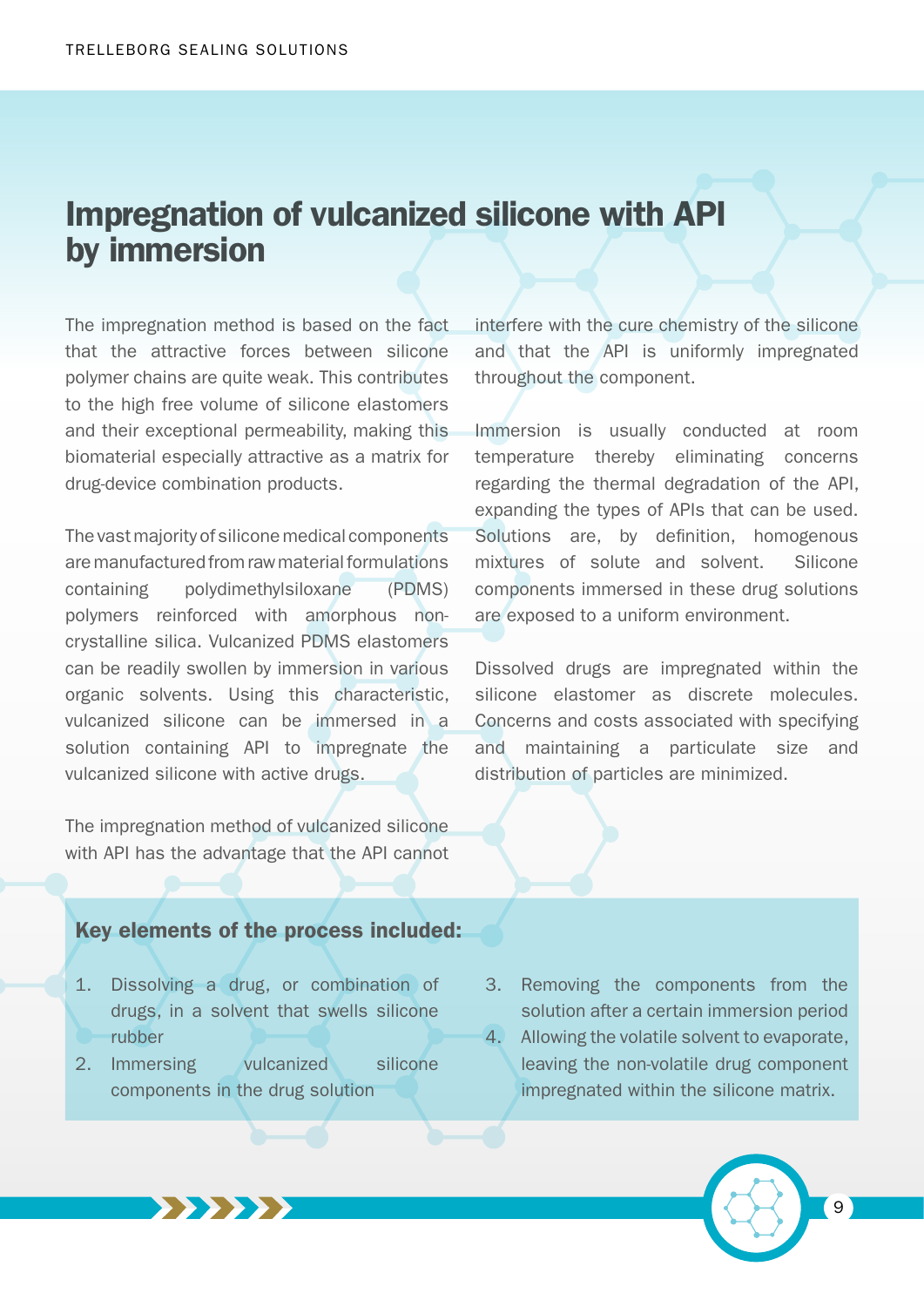#### Trelleborg immersion-impregnation studies

If the impregnation method of adding API to vulcanized silicone is going to present itself as a viable method of extending the range of API for drug-eluting devices, the method's effectiveness had to be proved.

Trelleborg Sealing Solutions therefore undertook two immersion-impregnation studies.

In the first, investigators quantified the relationship between two input variables (clindamycin-rifampicin solution concentration and immersion time) and the process output (concentration of the antibiotics impregnated in silicone probants).

 $\rightarrow$ 

The second study investigated the immersionimpregnation process as a platform manufacturing technology capable of accommodating various solvents and drugs.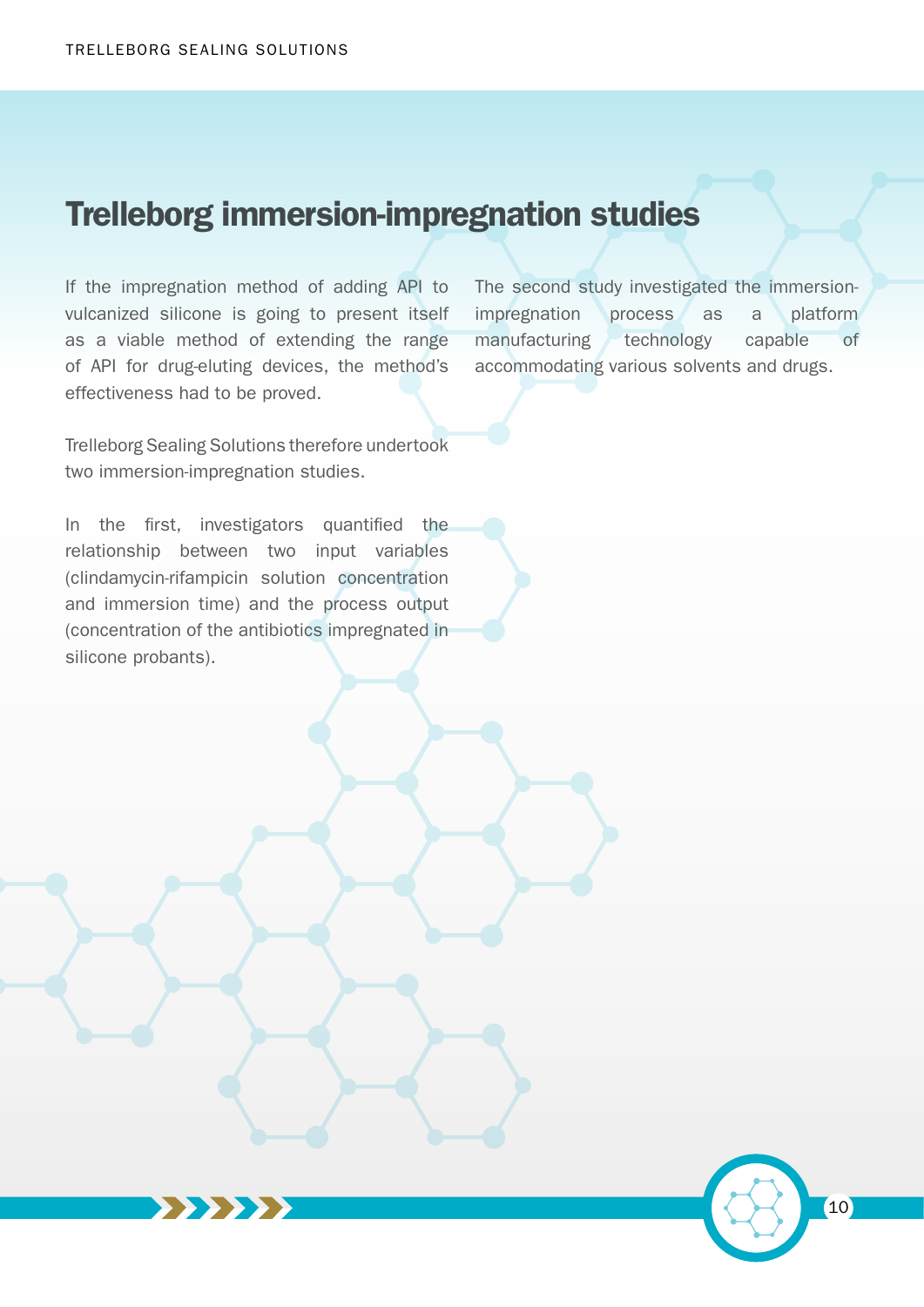### Study 1 – Evaluate the impact of immersion parameters on impregnation of antibiotics

The purpose of the study was to evaluate the relationship between two input variables and the process output. It involved two antibiotics, clindamycin hydrochloride and rifampicin. Both of the drug's powders were dissolved in chloroform, a solvent that swells silicone rubber.

Probants for the study were lengths of 50 durometer silicone tubing. Input variables were the concentration of drugs in solution and the immersion time. The process output was the concentration of drugs impregnated in the tubing.

A dissolution technique as well as an HPLC analytical method were developed to quantify the mass of drugs impregnated in the various probants.

Hydrocephalus shunts provided a convenient test case. Product labeling for the devices notes that the shunts contain 0.15% by weight clindamycin and 0.054% rifampicin. Literature submitted to the FDA indicates that the manufacturer has established acceptance ranges for both drugs; +/- 45% for clindamycin and +/-60% for rifampicin.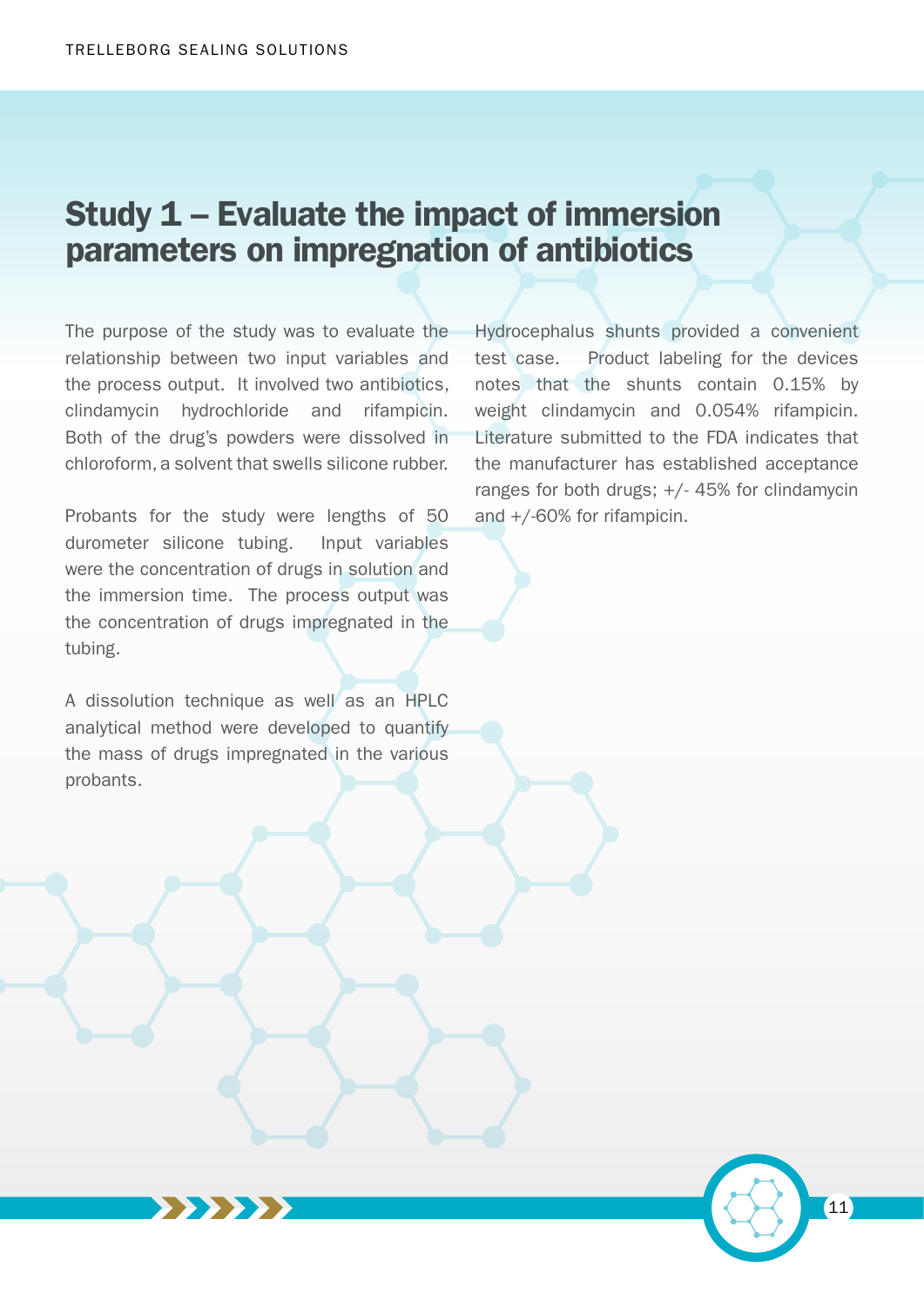#### Results of Study 1



Data from the study is summarized in Figure 1

Rifampicin and clindamycin concentrations are shown on the x and y axes respectively. The target, expressed as 1500 micrograms of CLIN and 540 micrograms of RIF per gram of tube, is shown as the white X. Data points within the white box would meet the manufacturers' acceptance criteria. The colored lines represent different solutions containing different drug concentrations. Each line is made up of 5 data points. Each data point represents the drug

content of a probant immersed for 5, 15, 30, 60, or 120 minutes.

After some trial and error, investigators prepared two solutions, represented as the blue and gray lines, which impregnated probants with drug concentrations that were easily within the acceptance zone, and in two cases, circled in green, very close to the absolute target.



 $\rightarrow$ 

A final part of the study confirmed that the immersion process did not impact the antimicrobial efficacy of the drugs. As shown in Figure 2, a zone of inhibition test demonstrated that the probants had a powerful inhibitory effect on the growth of Staphylococcus aureus.

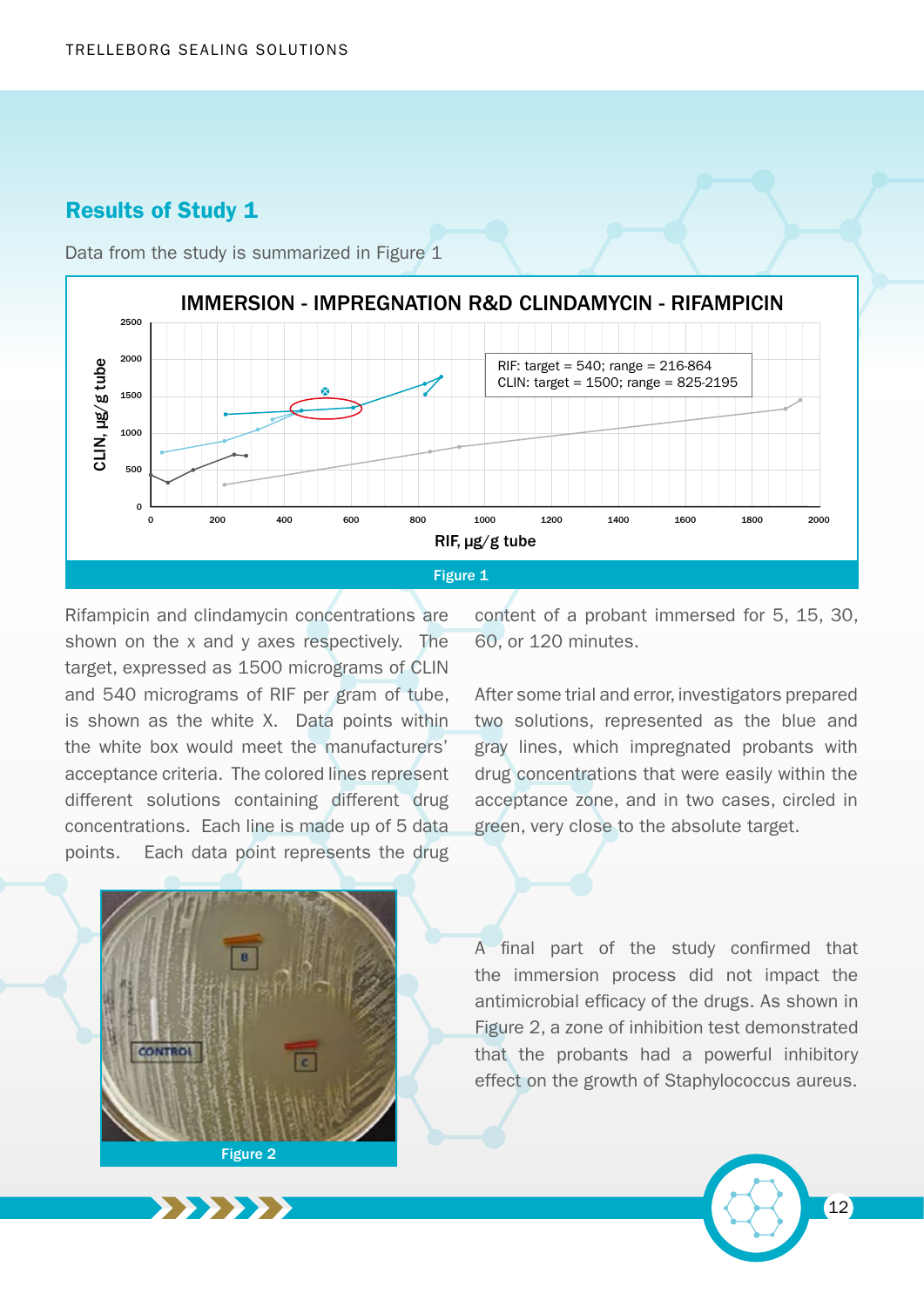### Study 2 – Investigate the immersion-impregnation as a platform process technology

The purpose of the second study was to investigate the immersion-impregnation process as a platform technology by evaluating impregnation from solutions containing various solvents and drugs.

Methodology for this study differed from the clindamycin-rifampicin research in three key areas. First, the objective of the initial study was to impregnate silicone rubber with a very specific concentration of two antibiotics. The goal in this second study was to impregnate probants with the highest possible concentrations of four different drugs. Second, unlike the original study that involved the preparation of numerous low concentration solutions, the second study evaluated drug impregnation from only saturated solutions. And third, the first study measured drug content using HPLC analysis. In this followup study, the mass of impregnated drug was quantified gravimetrically by comparing the weights of probants before immersion and after devolatilization.

Four active pharmaceutical ingredients were investigated;

• Dexamethason acetate, a glucocorticosteroid, used to treat inflammatory and autoimmune conditions; the drug is included on the World Health Organization's list of Essential **Medicines** 

777777

- Ethinyl estradiol, a synthetic hormone found in oral contraceptives as well as transdermal patches used for hormonal replacement therapies.
- Paclitaxel a chemotherapy drug, also added as an anti-proliferative agent in stent coatings to prevent restenosis.
- Triamcinolone acetonide, a corticosteroid, administered as eye drops to treat macular edema and under investigation as a treatment for age-related macular degeneration; recently approved, as in injection, for treatment of pain associated with osteoarthritis.

Nine solvents were evaluated. Solvent polarities ranged from 0.45 Debye for 1-4, dioxane to 3.96D for dimethyl sulfoxide. Probants were lengths of silicone rod extruded from a 35-durometer high consistency rubber. Seven pieces of rod, each 20 mm in length, were placed in vials that were then filled with solvent. Rods were removed from the solvent after soak periods ranging from 5 minutes to 6 hours.

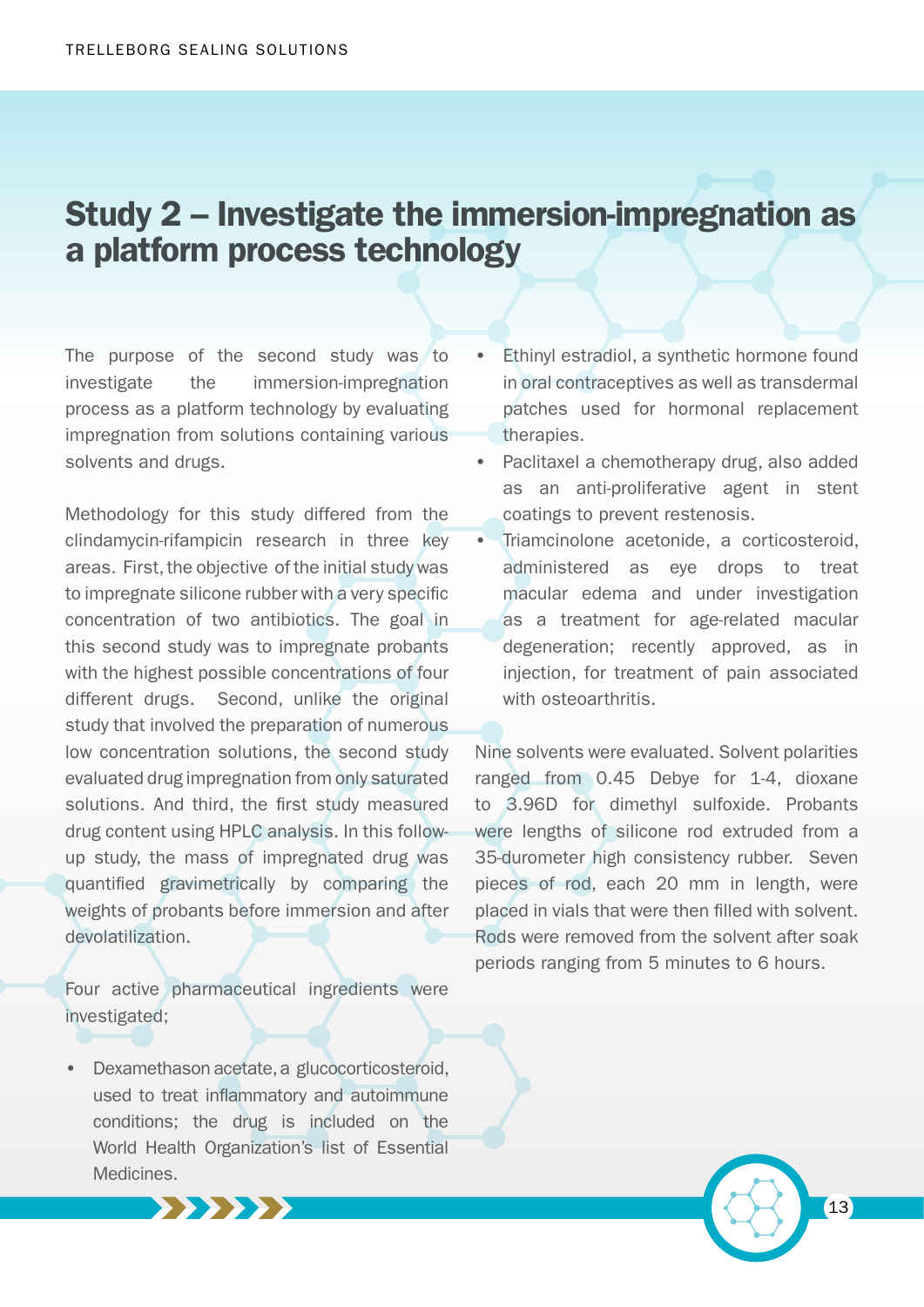#### Results of Study 2

#### Rod length

Rods immersed in chloroform and tetrahydrofuran increased in length by approximately 50% while rods soaked in acetone and 1,4-dioxane increased by 10-15%. For four solvents, dimethylformamide, dimethyl sulfoxide, ethanol, and methanol, expansion was less than 10%. The length of rods immersed in water were unchanged.

22222

The data also shows that the swelling occurred over the first 120 minutes of immersion and that longer soaking periods resulted in no statistically significant dimensional changes. Rod length as a function of solvent and immersion time is in Figure 3.



Figure 3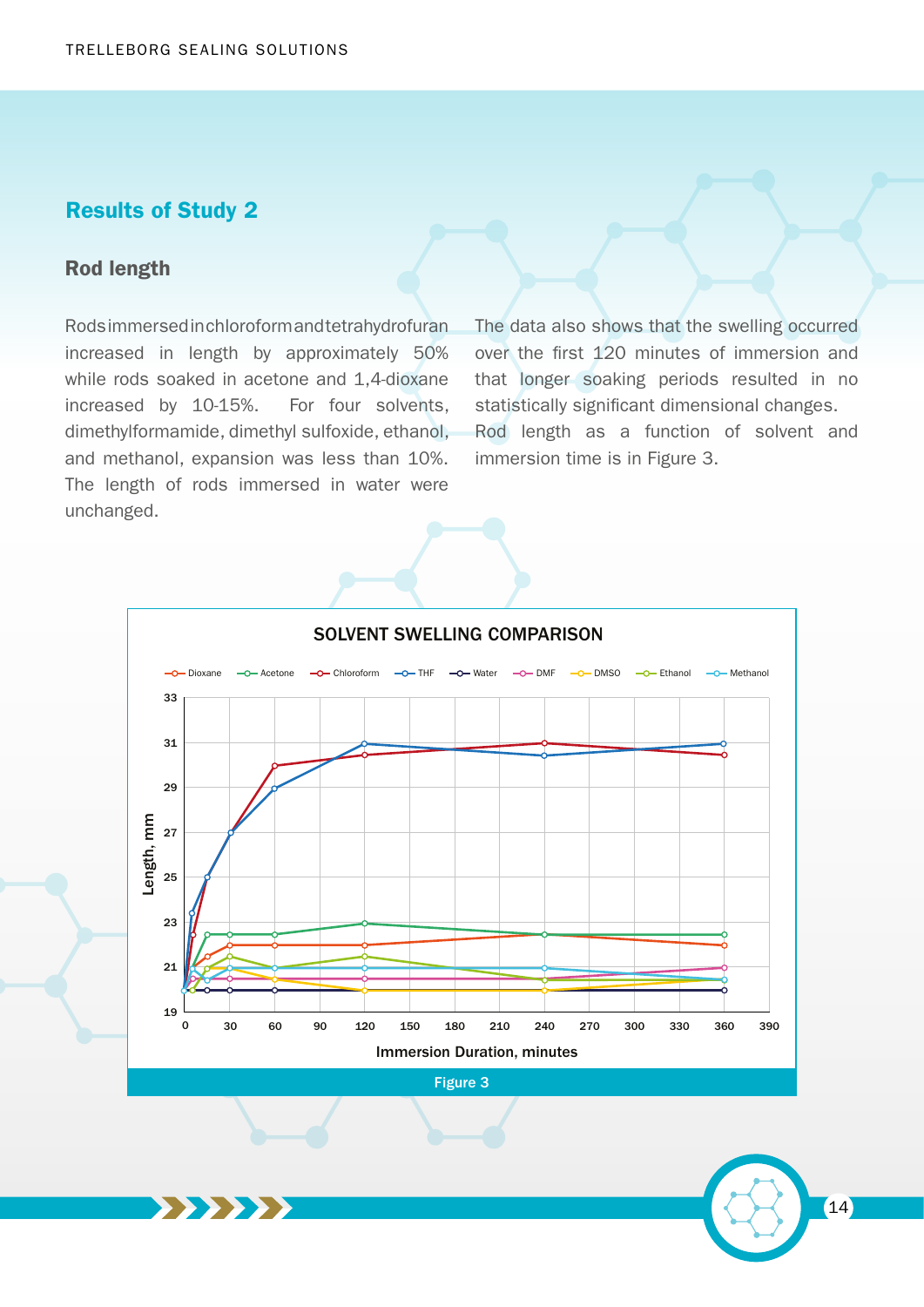#### Saturated Drug Solutions

The solubility of the four API were evaluated in various solvents. Approximately 2 ml of solvent was added and weighed to a 15-ml glass vial. Small quantities of the drug, typically less than 50 mg, were added to the solvent until undissolved powder was seen in the liquid.

 $\rightarrow$ 

Additional solvent was then added in a drop wise fashion until a clear solution was observed.

Figure 4 summarizes the drug concentrations of the various saturated solutions produced in this study.

| <b>API</b>               | <b>Solvent</b> | Solubility (mass API/mass solution) |  |  |  |  |
|--------------------------|----------------|-------------------------------------|--|--|--|--|
| Dexamethasone Acetate    | Acetone        | 5.4%                                |  |  |  |  |
|                          | Chloroform     | < 0.5%                              |  |  |  |  |
|                          | <b>DMF</b>     | 31.1%                               |  |  |  |  |
|                          | <b>DMSO</b>    | 5.5%                                |  |  |  |  |
|                          | <b>THF</b>     | 12.3%                               |  |  |  |  |
| Ethinyl Estradiol        | Acetone        | 19.3%                               |  |  |  |  |
|                          | Chloroform     | 1.1%                                |  |  |  |  |
|                          | <b>THF</b>     | 38.0%                               |  |  |  |  |
| Paclitaxel               | Chloroform     | 8.9%                                |  |  |  |  |
|                          | <b>THF</b>     | 22.8%                               |  |  |  |  |
| Triamcinolone Acetonide  | Chloroform     | < 0.5%                              |  |  |  |  |
|                          | <b>DMF</b>     | 24.7%                               |  |  |  |  |
|                          | <b>THF</b>     | 3.4%                                |  |  |  |  |
| <b>PERSONAL PROPERTY</b> |                |                                     |  |  |  |  |

Figure 4

 $\boxed{15}$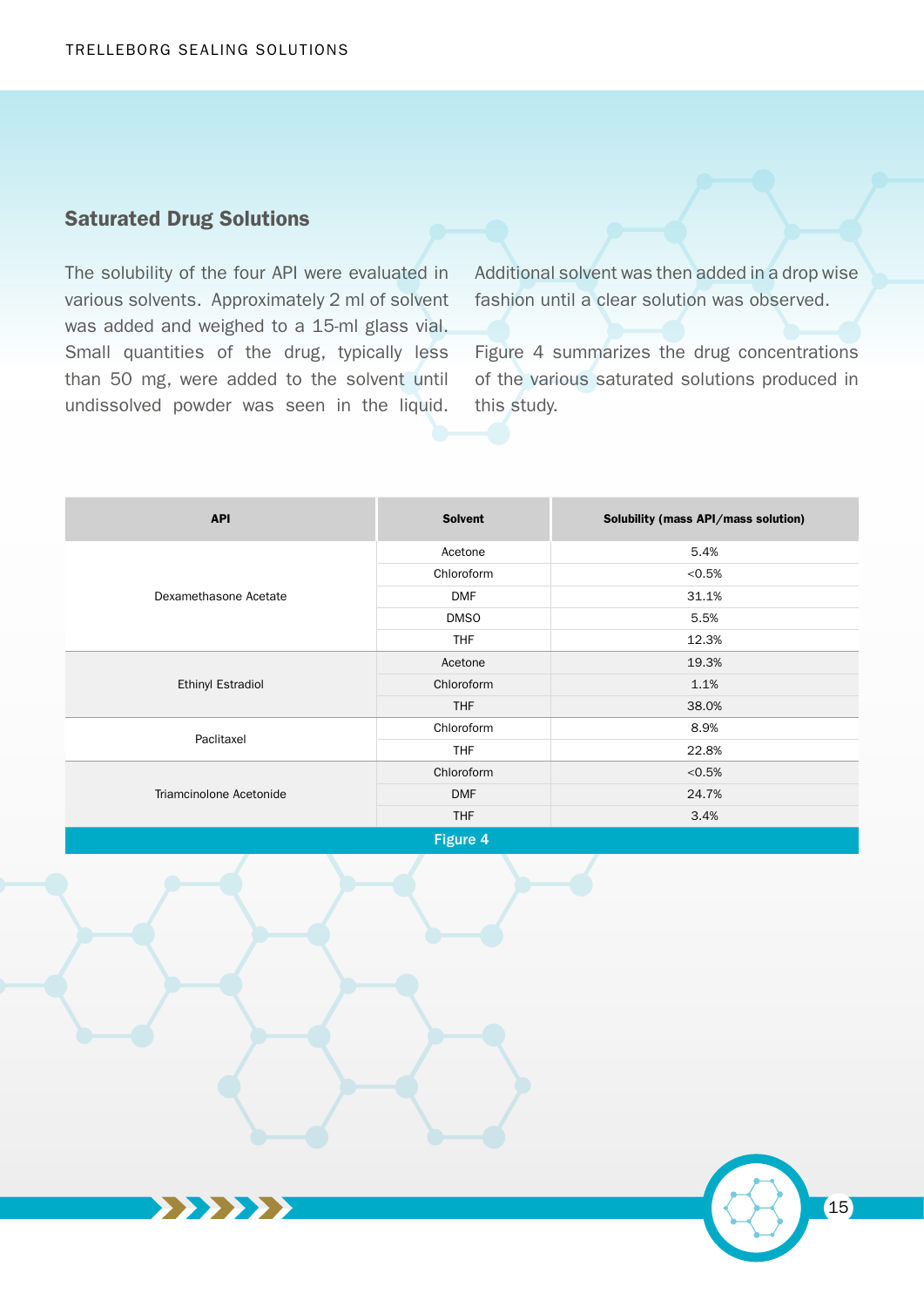#### Probant Preconditioning results

Even completely vulcanized silicone rubber contains polymer chains that are not crosslinked into the elastomeric matrix. Silicone manufacturers refer to these uncrosslinked polymers as "loose juice." It is well documented that these uncrosslinked polymers can be extracted from silicone rubber by exposure to various organic solvents. The mass loss associated with the extraction of these polymers was quantified by immersing probants in four solvents for 24 hours. Probants were then allowed to devolatilize for an additional 24 hours.

Mass loss ranged from 2.5% to 3.0%. Trelleborg investigators understood that immersing probants in drug-solvent solutions would result in two competing and simulataneous diffusion processes; drug would diffuse from solution

 $\rightarrow$ 

into the silicone rubber while at the same time uncrosslinked polymers would diffuse from the rubber into solution. Calculations regarding the mass gain associated with drug impregnation would be skewed by mass loss associated with polymer extraction. To avoid this problem the remaining silicone rod was pre-conditioned by soaking for 24 hours in chloroform followed by a 24 hour devolatilization.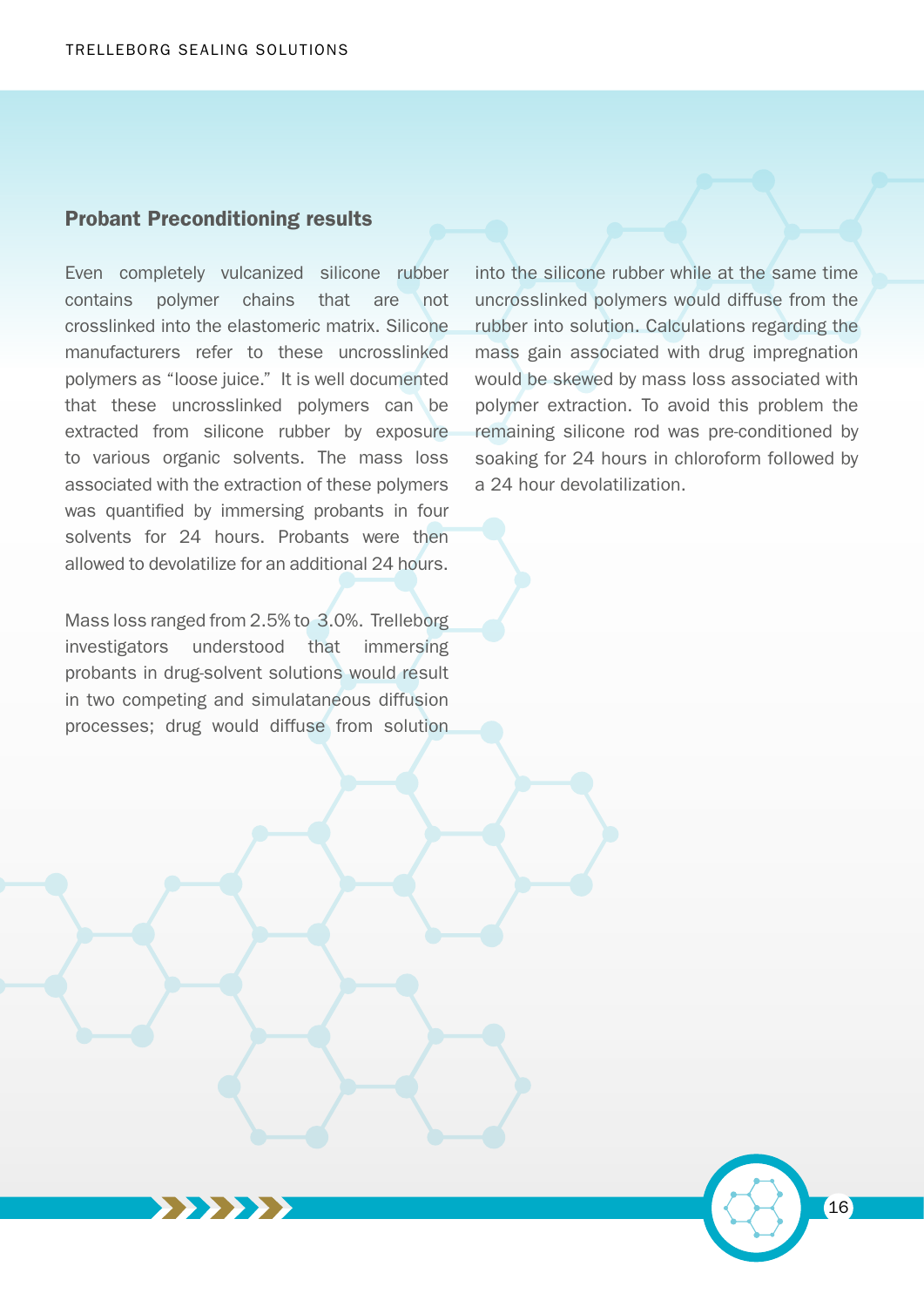#### Immersion-Impregnation Results

The pre-conditioned rod was cut into 10 mm lengths, weighed, and then immersed in eight different saturated drug solutions. After a 2 hour immersion period, the probants were

77777

removed from solution, quickly weighed, allowed to devolatilize for 24 hours, and then reweighed.

Results are summarized in Figure 5.

| <b>Solution</b>                | <b>Solution</b><br><b>Concentration</b><br>(mass API/mass<br>solution) | Initial mass.<br>grams | <b>Mass after</b><br>2 hour<br>Immersion,<br>grams | <b>Final mass</b><br>after 24 hour<br>devolatilization,<br>grams | <b>Experimental API</b><br><b>Concentration in Elastomer</b><br>(mass API/mass<br>impregnated elastomer) |  |  |
|--------------------------------|------------------------------------------------------------------------|------------------------|----------------------------------------------------|------------------------------------------------------------------|----------------------------------------------------------------------------------------------------------|--|--|
| Dexamethasone Acetate in DMF   | 31.1%                                                                  | 00811                  | 0.0860                                             | 0.0831                                                           | 2.41%                                                                                                    |  |  |
| Dexamethasone Acetate in THF   | 12.3%                                                                  | 0.0819                 | 0.1606                                             | 0.0871                                                           | 5.97%                                                                                                    |  |  |
| Ethinyl Estradiol in Acetone   | 19.3%                                                                  | 0.0872                 | 0.0998                                             | 0.0869                                                           | Not Detected                                                                                             |  |  |
| Ethinyl Estradiol in THF       | 38.0%                                                                  | 0.0833                 | 0.1023                                             | 0.0841                                                           | 0.95%                                                                                                    |  |  |
| Paclitaxel in Chloroform       | 8.9%                                                                   | 0.0816                 | 0.2114                                             | 0.0827                                                           | 1.33%                                                                                                    |  |  |
| Paclitaxel in THF              | 22.8%                                                                  | 0.0842                 | 0.1493                                             | 0.0853                                                           | 1.29%                                                                                                    |  |  |
| Triamcinolone Acetonide in DMF | 24.7%                                                                  | 0.0820                 | 0.0852                                             | 0.0819                                                           | Not Detected                                                                                             |  |  |
| Triamcinolone Acetonide in THF | 3.4%                                                                   | 0.0837                 | 0.2379                                             | 0.0866                                                           | 3.35%                                                                                                    |  |  |
|                                |                                                                        |                        |                                                    |                                                                  |                                                                                                          |  |  |

neure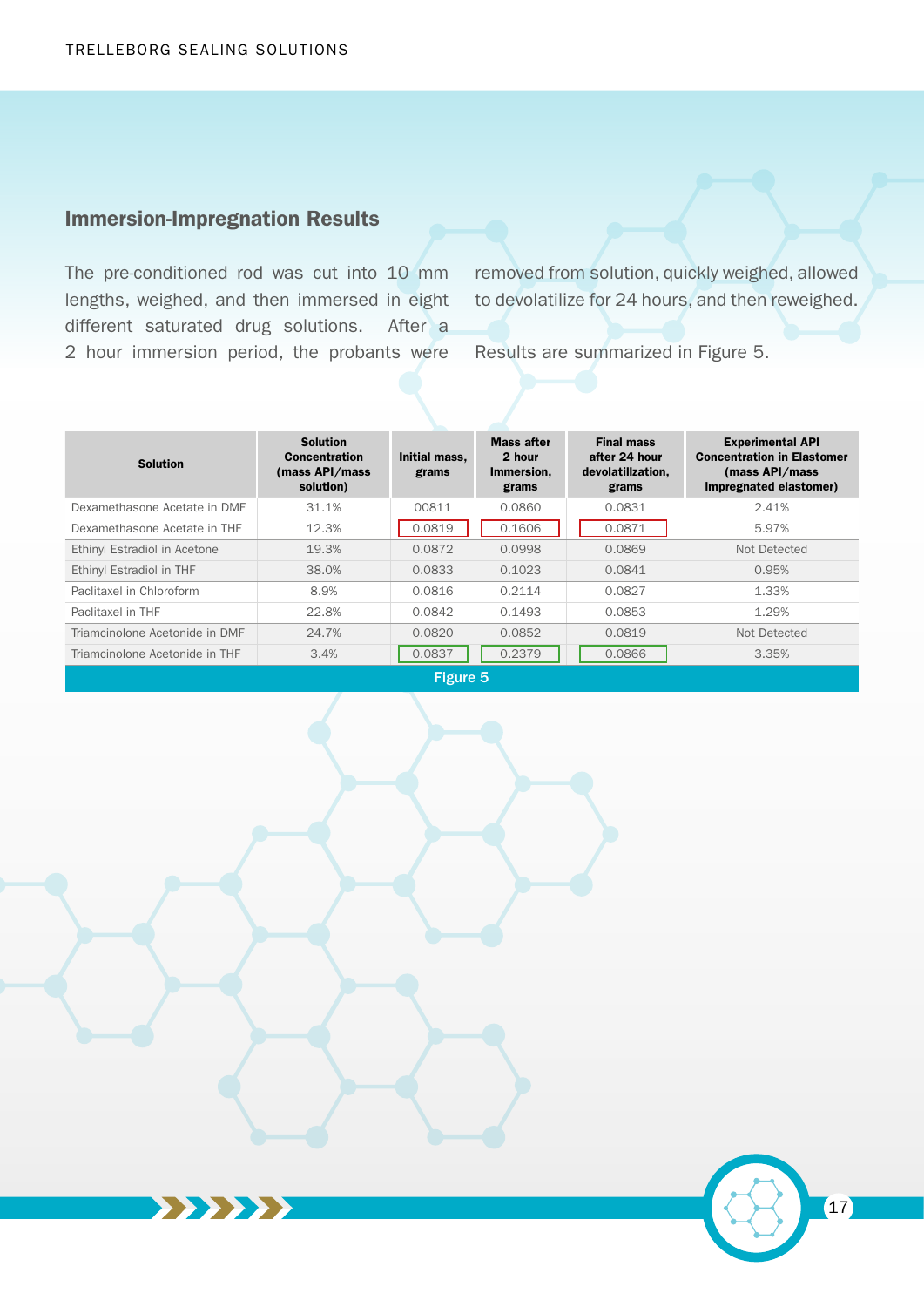#### Discussion Points

The test results highlighted a number of discussion points:

- 1. For six of the eight probants, the mass after impregnation and devolatilization was greater than the initial mass. Trelleborg investigators reasonably attribute this mass increase to drug impregnated within the silicone rod.
- 2. The mass of impregnated drug ranged from 0.95% (ethinyl estradiol in THF) to 5.97% (dexamethasone acetate in THF). To put these numbers in perspective, recall that the combined clindamycin and rifampicin concentration in the previously mentioned hydrocephalus shunts is 0.204%. This means the relatively low drug content of probants impregnated with estradiol is still nearly 5 times greater than the total antibiotic content of the neurological shunts.
- 3. Study investigators had assumed that the mass of impregnated drug would be equal to the mass of solution absorbed by the probant during immersion multiplied by the concentration of the drug within the solution.

However, the data shows that this was not the case. Consider the probant immersed in the saturated THF-dexamethasone solution. Immersion caused the probant to increase in mass by 0.0787 grams (0.1606 – 0.0819). The solution contained 12.3% dexamethasone acetate.

777777

Investigators assumed therefore that the wet probant now contained 0.0097 grams of drug (0.0787 grams x 0.123) and that the weight of the probant after devolatilization would reflect this added mass.

In fact, the mass of the devolatilized sample increased by 0.0052 grams (0.0871 – 0.0819). The actual mass increase was 54% of the predicted increase. The probant immersed in the THF-triamcinolone acetonide solution gave similar results; the actual mass increase was 56% of the predicted mass.

4. The data suggests that the silicone probants introduce a partitioning effect between the drug solute and solvent. It's likely that this effect is attributable to the drug's reduced solubility in silicone relative to its solubility in solution. It's possible that the solubility of the drug may be enhanced by modifying the backbone of the silicone polymer or the surface of the reinforcing silica filler.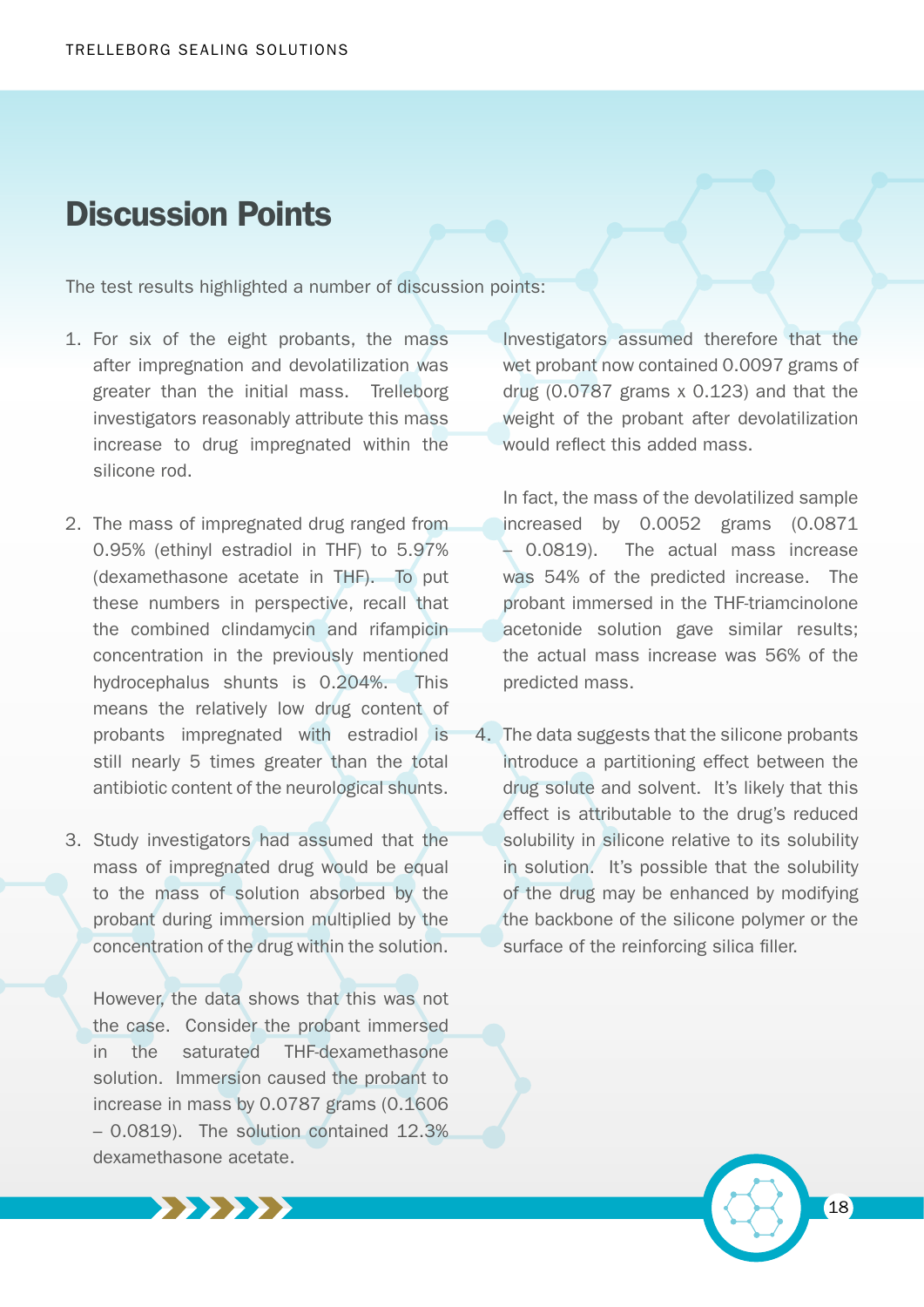## **Conclusion**

The variety, versatility, and exceptional permeability of silicone elastomers are characteristics that have made this family of materials attractive for drug-device combination products. In the majority of cases, these devices are produced by combining a drug powder with a silicone raw material; the mixture is formed into a shape, then vulcanized.

API unaffected by vulcanization. Test results presented in this whitepaper prove the viability of impregnation of vulcanized silicone and how potentially this technology could extend the range of APIs that can be considered in drugeluting device concepts.

19

Undoubtedly, as the proven method of production of drug-eluting devices, this method will remain the process of choice despite its limitation to